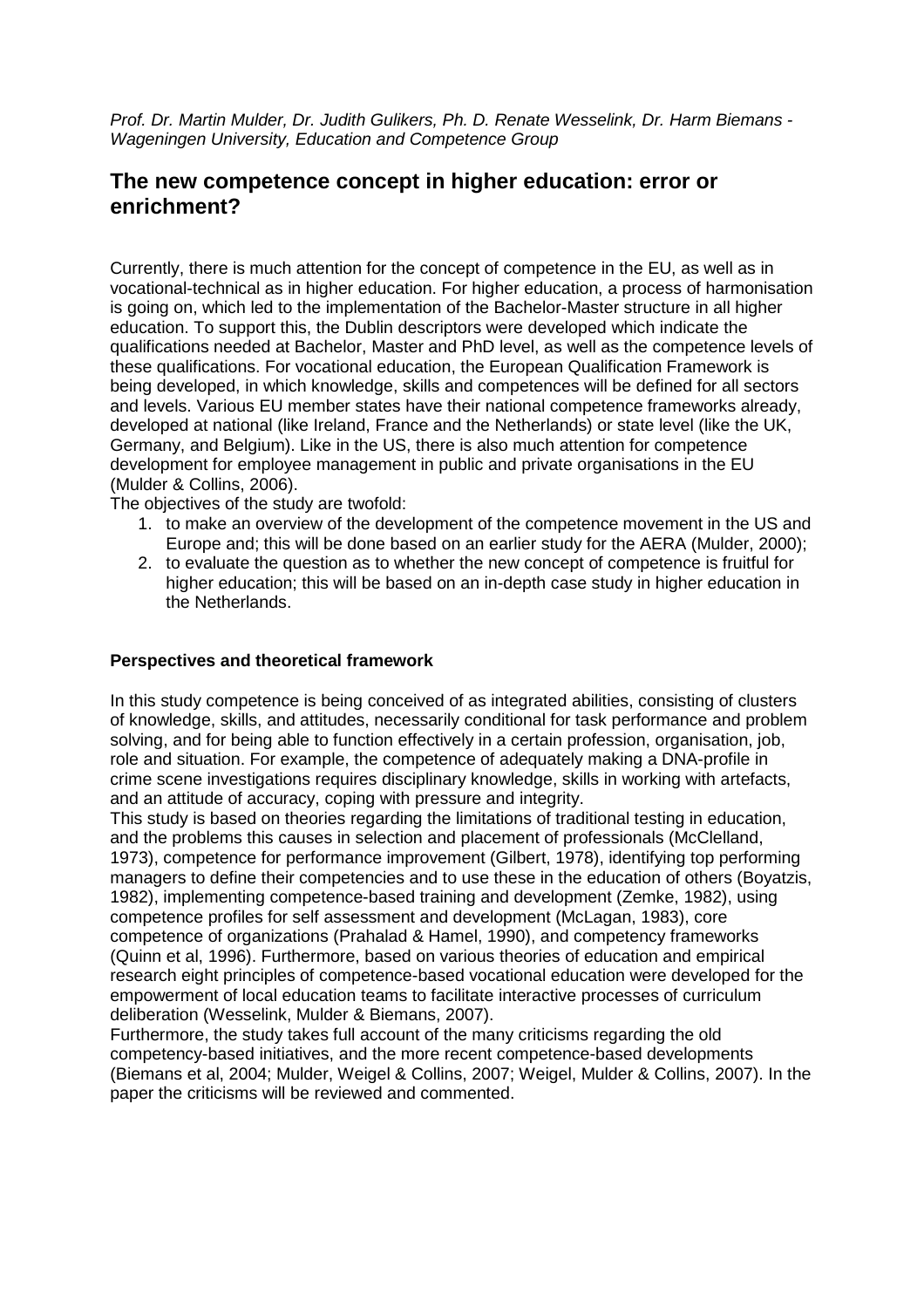## **Methods, techniques, or modes of inquiry**

The review of the literature on competency-based and competence-oriented education and training initiatives is based on an ongoing research programme on competence development and life long learning, which started during the end of the nineties of the last century. During this period of literature study various techniques were used, such as literature searches in the various digital libraries and databases, the snowball method, and expert consultations within and without the field of education and educational research. This led to a rather comprehensive overview of the field, although we do not claim completeness.

The case study conducted for this study is based in a Dutch University and Research Centre, which comprises both academic and professional education programs, and various other universities. The distinction between the two is based on the Dutch binary system of higher education, which consists of academic and professional programs. Until recently both types of programmes were offered by different systems of higher education, universities and socalled higher vocational education. During the last couple of years the higher vocational education institutes refer to themselves as professional universities.

The mode of inquiry is a qualitative case study, using various stakeholders to evaluate the appropriateness of the concept of competence-based education in higher education. Since the use of principles of competence in professional education seems to be obvious, most attention was given to academic education. Academic education in the Netherlands however also can prepare students for professions in fields like of medicine, law or engineering.

#### **Data sources**

The data regarding the literature review come from the international journal databases and policy reports of national and international institutes (such as USDE, the Commission of the EU, OECD, UNESCO, CEDEFOP), conference papers and the internet. Careful attention has been paid to select the scientific and formal policy sources as well as academic research papers.

Various data collection techniques were used, such as over thirty in-depth structured interviews of program directors, ongoing participatory processes (of six meetings) with the administration of the university, and two interactive focus groups with student organisations. The data sources of the case study are eight universities in the Netherlands and over twenty five full professors of these universities, from the chairman of the board of this university, the rector magnificus (dean), the director of education and research, the director of the educational institute, program directors, and fifteen representatives of student organisations. They all provided in-depth views about competence development and preparation for the labour market of students in academic education.

#### **Results and Conclusions**

The results of the study are a review of the literature on competence development and views on competence development within university programs.

The literature review showed that much of the competency theory comes from the US, although there are also various authors in Europe who have contributed to the development and dissemination of this concept, such as in the UK (around the New Vocational Qualifications and Accreditation of Prior Learning; Eraut, 2003), France (around the 'bilan the competence'; Colardyn, 1996) and Germany (around the notion of 'Kompetenz'; Rauner & Bremer, 2004).